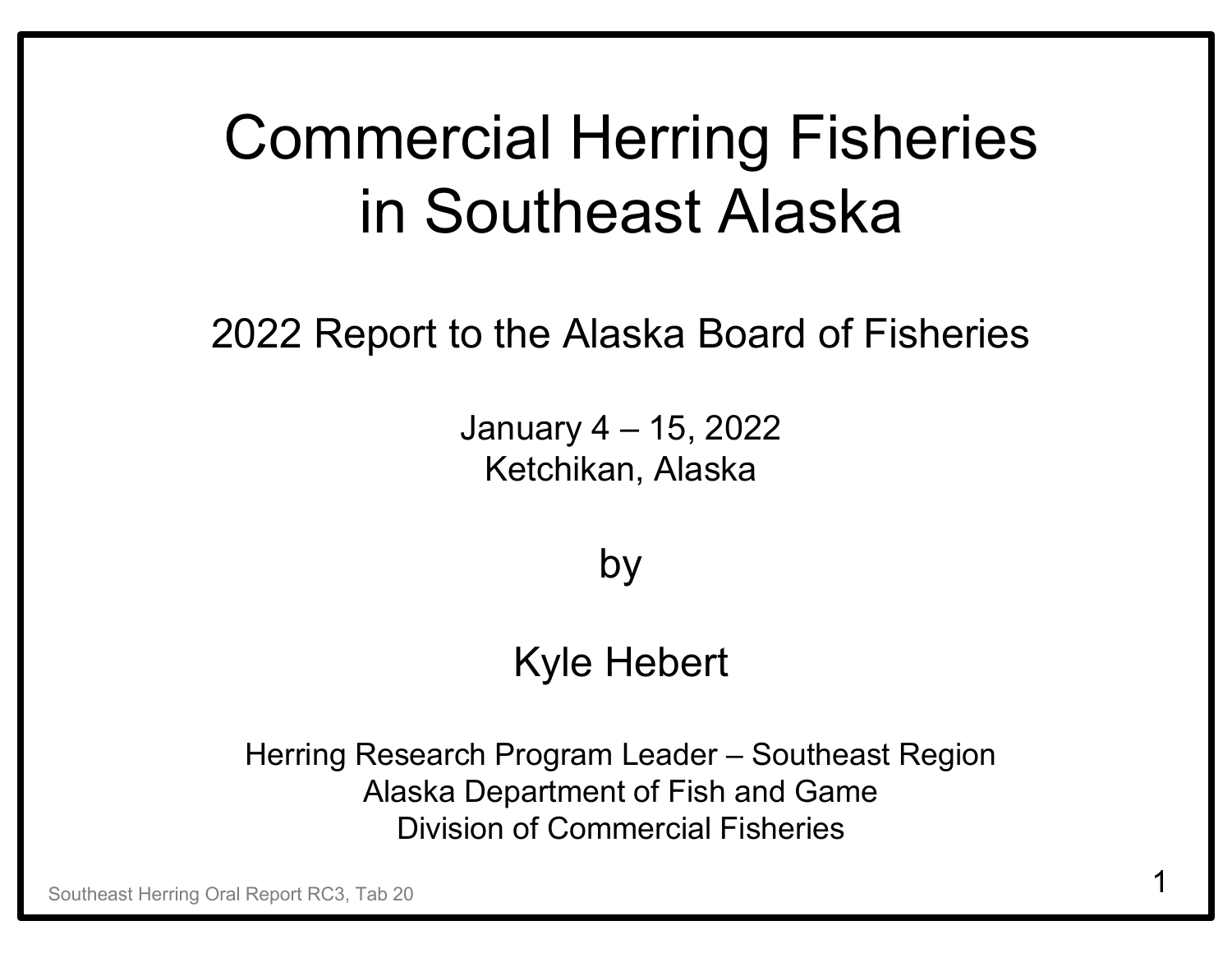# Topics

- •Ecosystem considerations for herring
- •Orientation of stocks and fisheries
- •Management plan overview; Harvest rates; Closed waters
- • 15 herring proposals – presentation will focus on pertinent issues
	- Sitka Sound:
		- Harvest rate strategy (Props 156-158)
		- Sitka Sound Management Plan (159)
		- Closed waters (160)
		- •Subsistence roe fisheries (Props 161, 162)
		- Equal quota shares (Props 163-164)
		- Allocation of unharvested sac roe (165)
		- •Alternative gear usage (166)
		- Redefine fishery boundaries (167)
	- – Other areas:
		- Repeal sac roe fisheries in West Behm Canal and Revilla Channel (168-169)
		- • Remove districts 13-A and 13-B from Northern Southeast herring spawn on kelp pound fishery administrative area (233)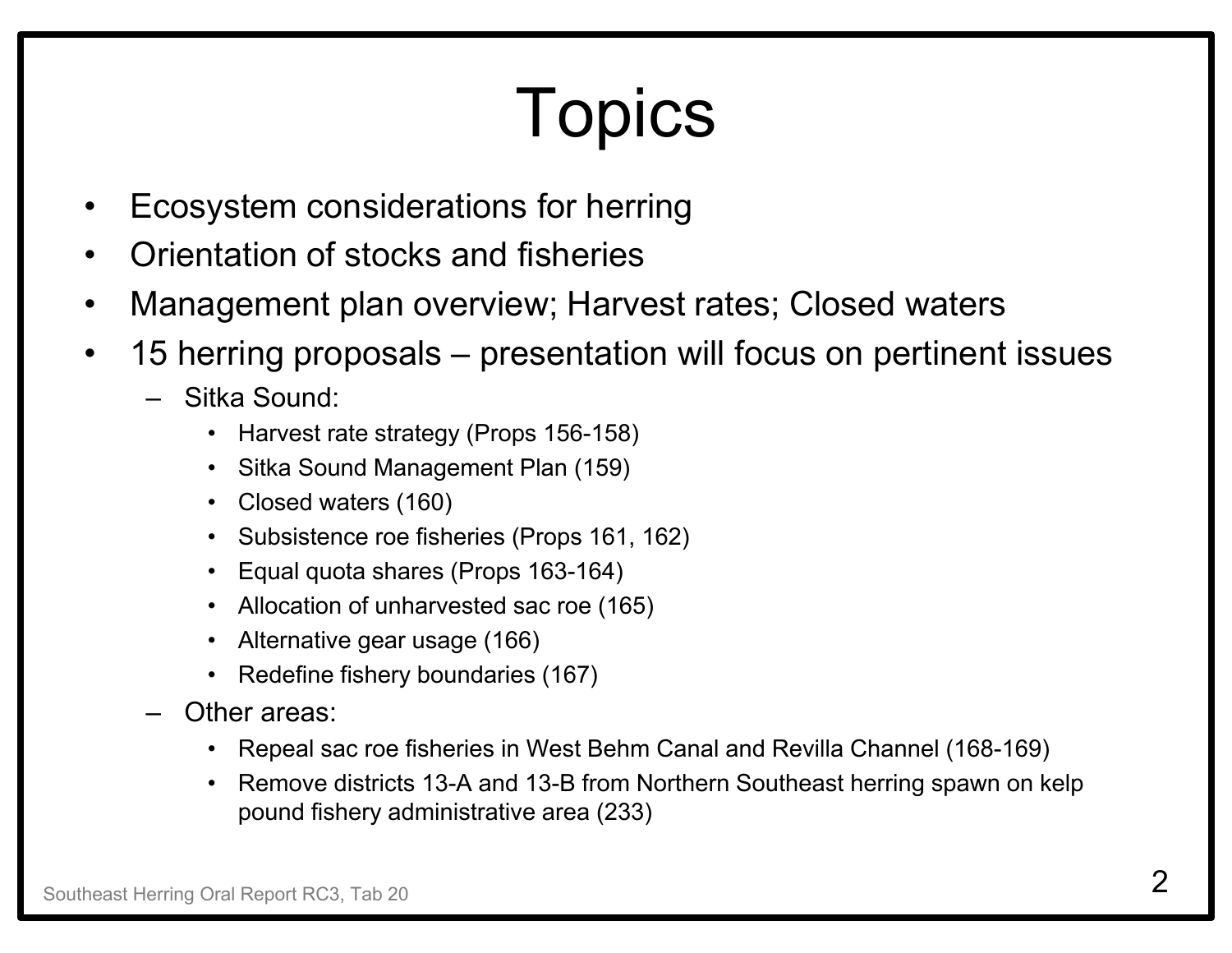### Ecosystem Considerations

• Herring play an important role in ecosystem, linking lower and higher trophic levels



•Important as prey for many marine mammals, fish, birds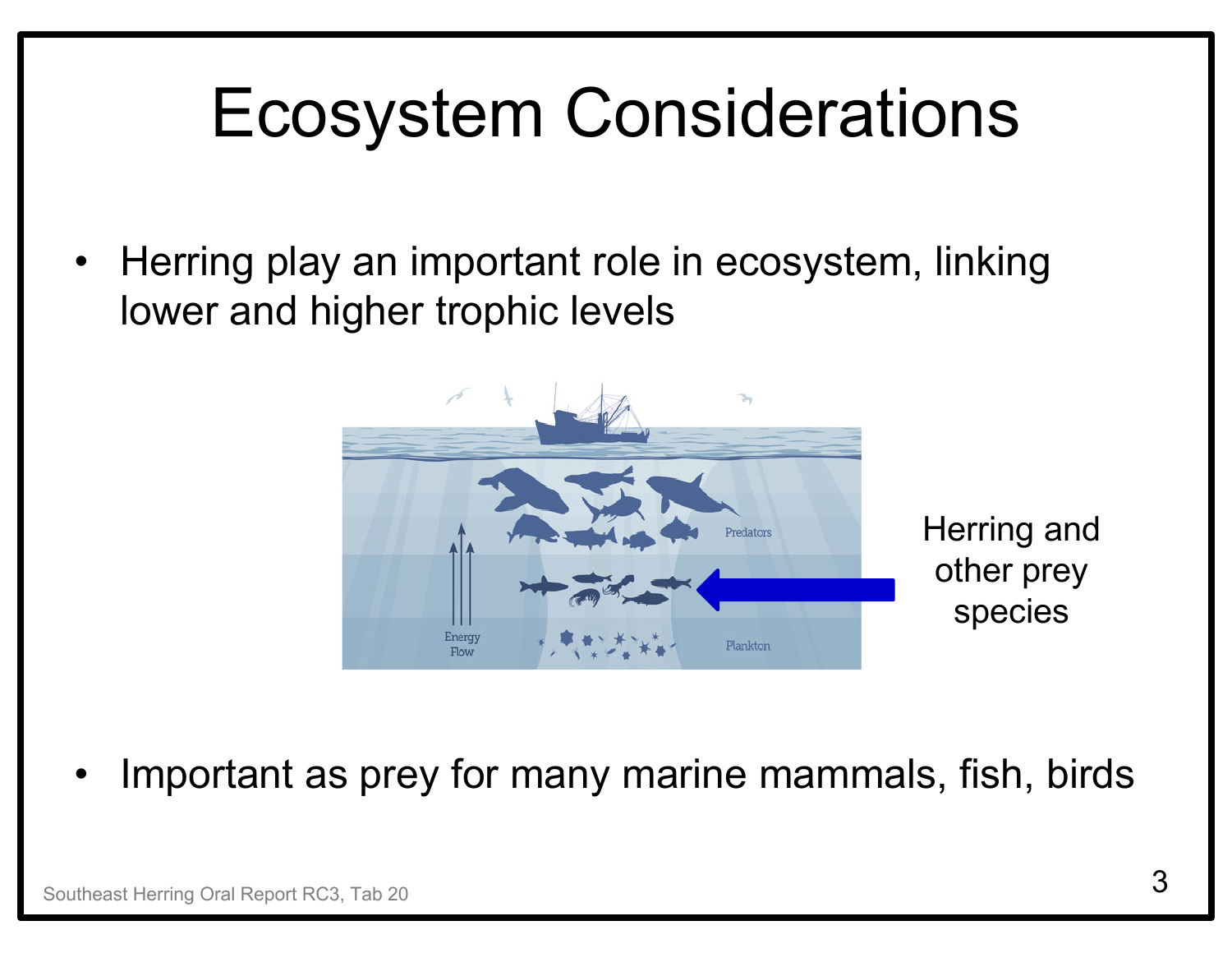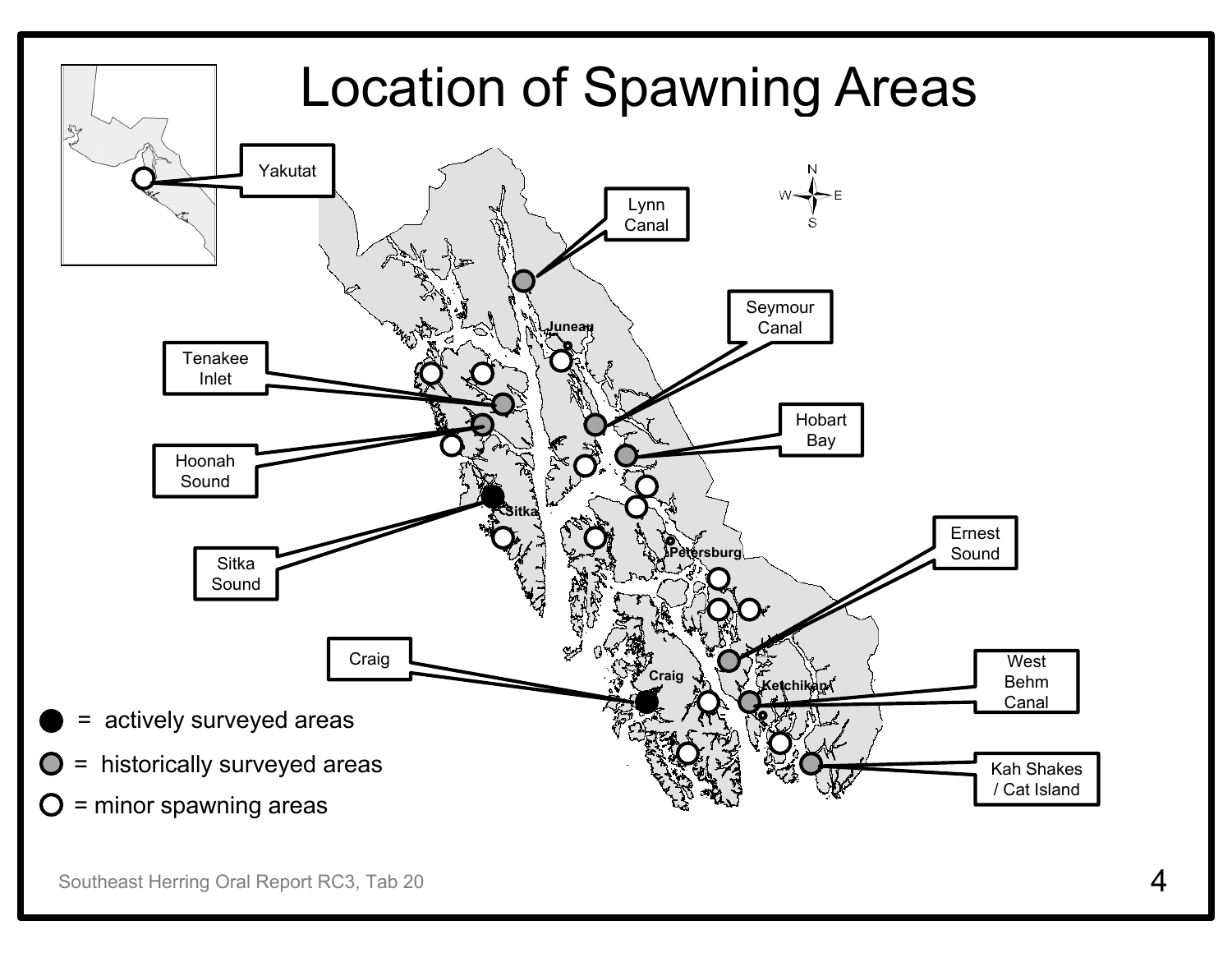#### Southeast Herring Fisheries and Gear Types

- • Subsistence spawn on branches and kelp
	- Traditional and culturally important harvest of eggs
	- Harvested in spring by placing hemlock branches in spawn areas or collecting eggs on kelp
- • Commercial Sac-roe
	- Purse seine or gillnet
	- Spring fisheries just prior to spawning
	- Largest fishery for landings and usually for overall value
- • Commercial Spawn on kelp
	- Closed or open pounds; herring collected with purse seine
	- Spring fisheries
- • Commercial Bait/food
	- Purse seine
	- Fall/Winter fisheries
	- Smallest fishery for landings and overall value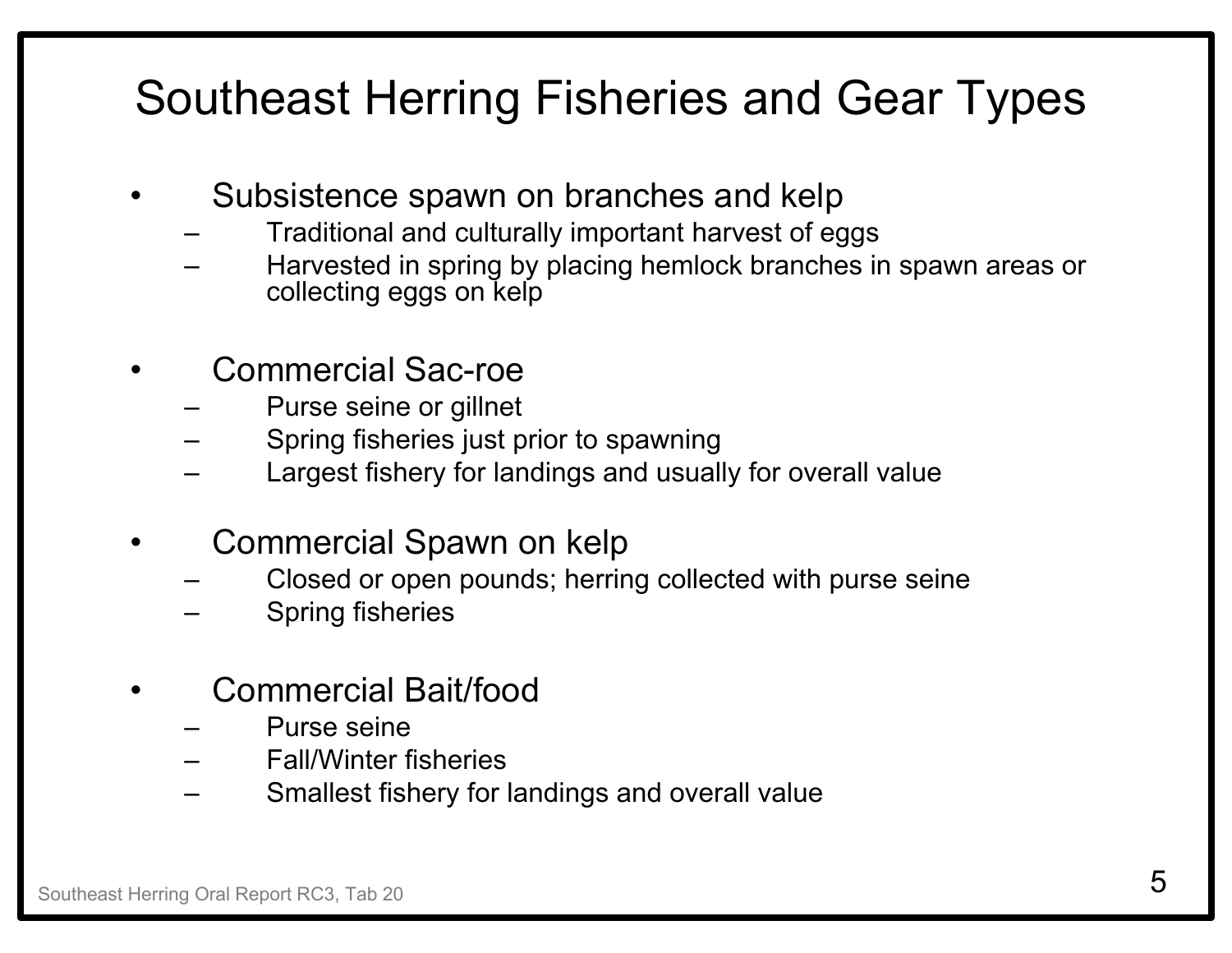#### Southeast Herring Management Plan (5 AAC 27.190)

For management of herring, the department :

- 1) Shall identify stocks on a spawning area basis;
- 2) Shall establish minimum spawning biomass thresholds;
- 3) Shall assess abundance of mature herring before fishing;
- 4) May set exploitation rate between 10% and 20%;
- 5) May consider sources of mortality;
- 6) May modify fishing periods to minimize incidental mortalities.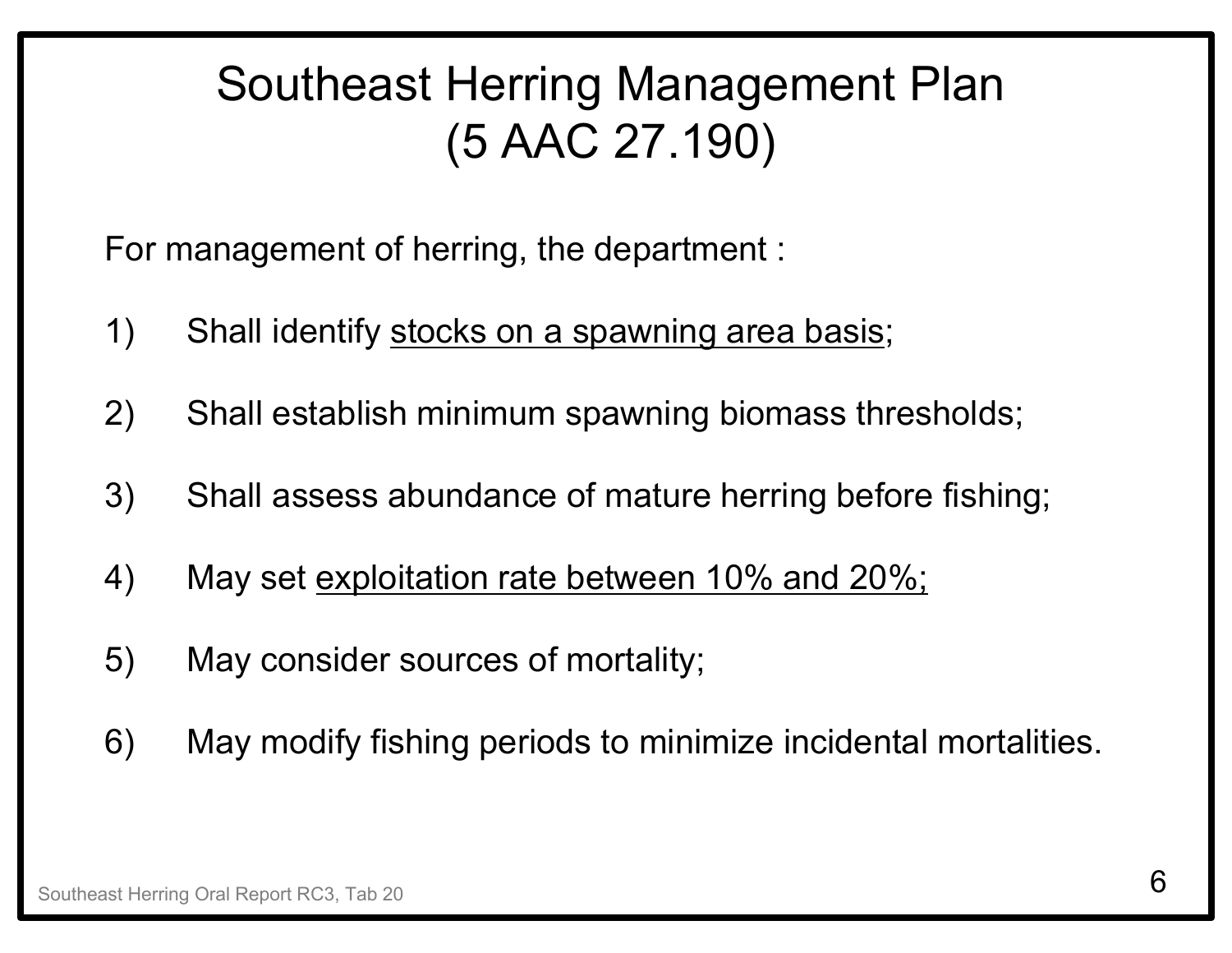## Thresholds

- • Goals
	- Allow stock to rebound more quickly when at low levels
	- Provide spawning base for reproduction / future recruitment
	- Use with corresponding appropriate harvest rate
- Established based on one of two approaches:
	- 25% of estimated pristine biomass, a commonly used approach
	- Set based on estimates of historical abundance and data quality
- Research suggests thresholds above 25% of pristine biomass may be necessary for other species, and to allow low productivity stocks to recover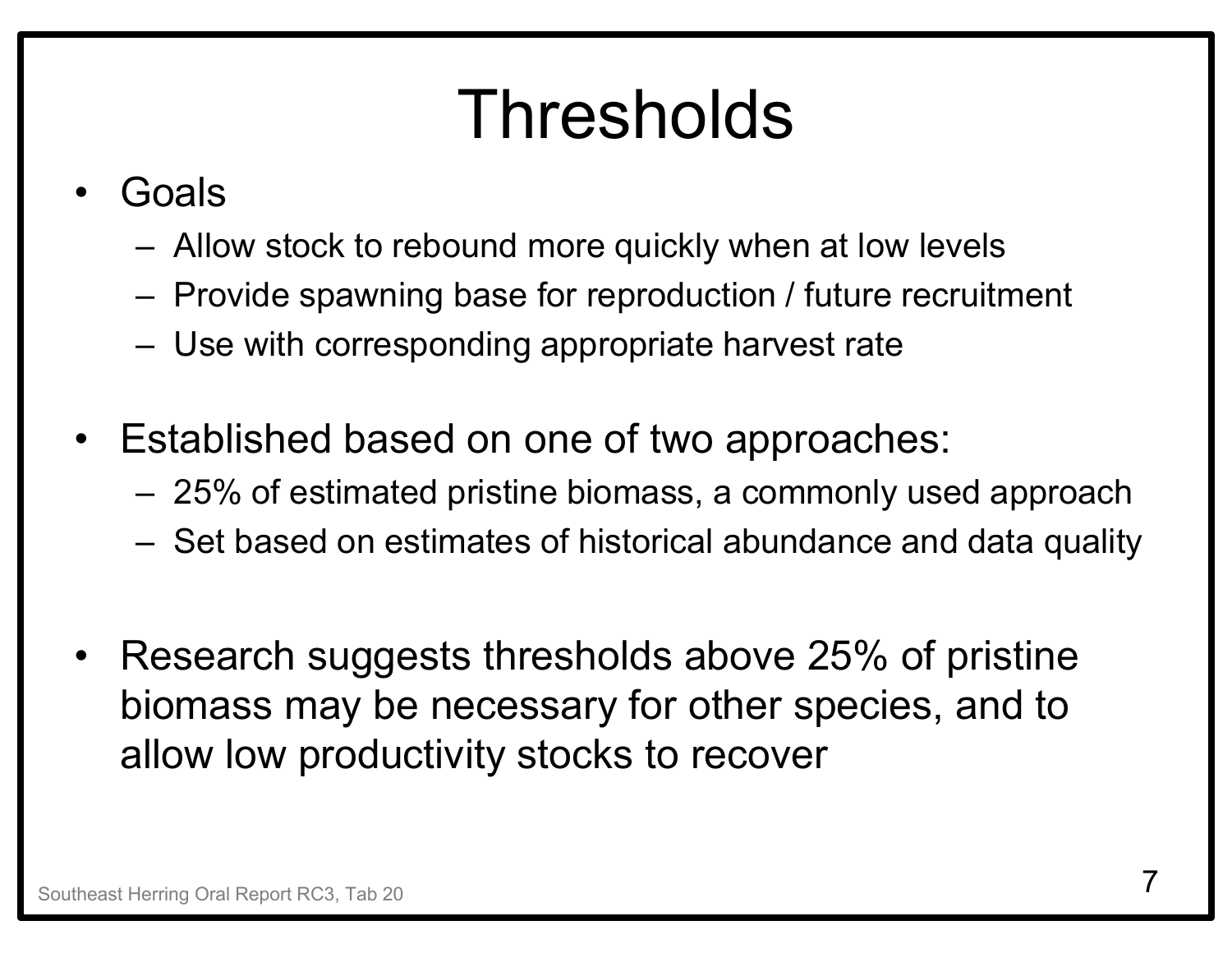#### Sitka Sound Biomass, Catch and Threshold



Southeast Herring Oral Report RC3, Tab 20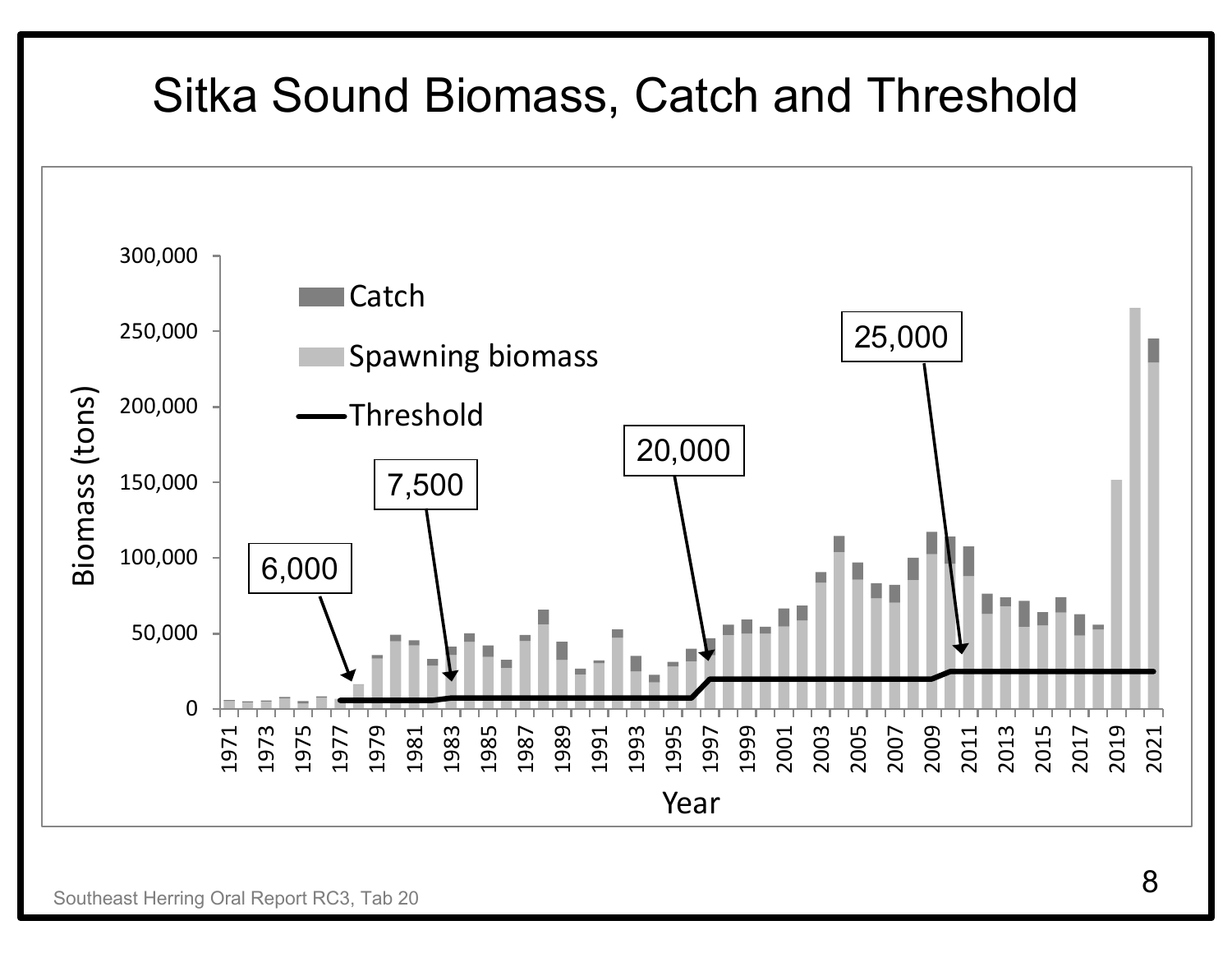## Harvest Rates

- •Goals: sustainability; optimize yield; minimize closures
- • Established based on analysis of other Alaskan herring stocks; 20% maximum of the whole spawning biomass (i.e. all ages)
- • Southeast uses sliding scale as an additional measure of protection
- • Research suggests that a fixed 20% harvest rate with a threshold set at 25% of pristine biomass:
	- successful at maintaining and rebuilding populations in high productivity states and possibly for maintaining populations in low productivity states
	- might not be successful at rebuilding populations in low productivity states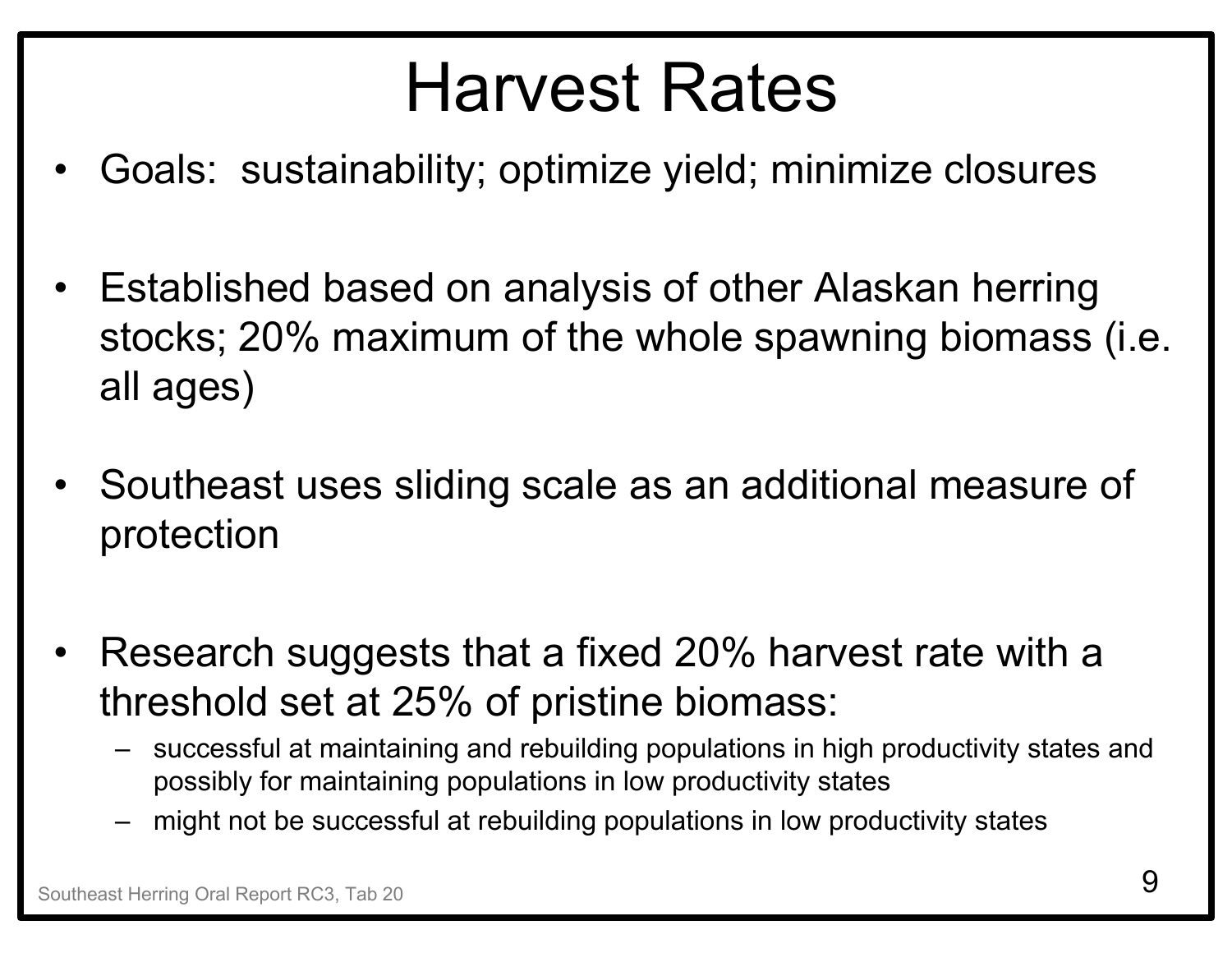